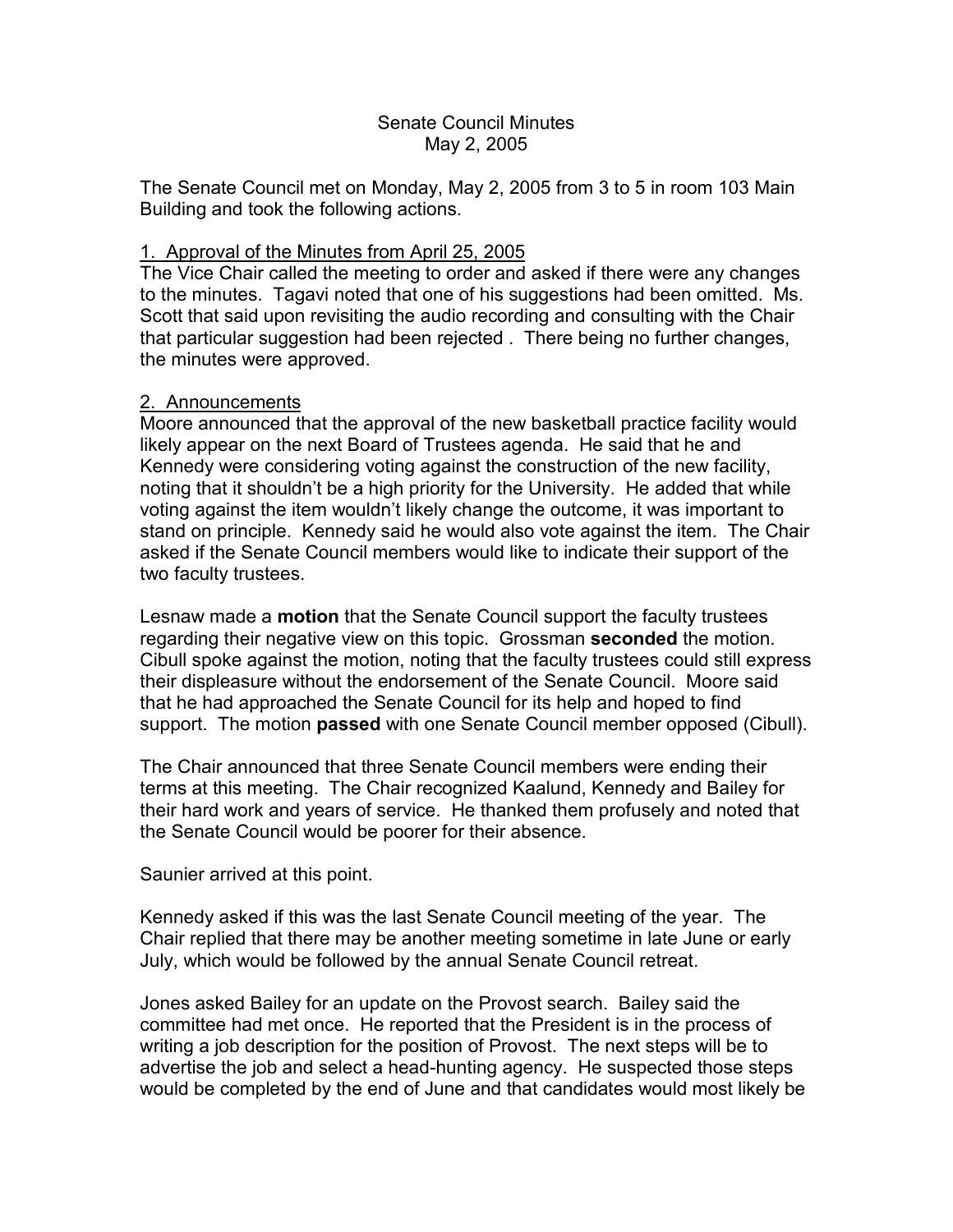on campus during the Fall semester. Bailey added that while it is possible that a new Provost may be in place by January, the President didn't want to extend the process beyond July 2006 at the absolute latest. He concluded by saying that the committee stressed the need to hire a Provost with both academic and leadership experience.

# 3. Graduate Certificate in Health Administration

Thelin arrived at this point.

The Chair outlined the issues discussed at the previous meeting and thanked Jennings for attending to address those issues. Tagavi asked Jennings if current MHA students could obtain the certificate after completing the requisite courses. Jennings said that while it hadn't been considered before, he also didn't think it would benefit the MHA students to receive a certificate in a field in which they were already receiving a higher degree.

Grossman made a **motion** that the Program Committee recommendation to approve the proposal with a positive recommendation be taken off the table and reconsidered. Kaalund **seconded** the motion, which **passed** without dissent.

Tagavi suggested the word "program" be omitted from the proposal. Ms. Scott noted that had already been addressed at Graduate Council. Tagavi suggested that change be more plainly visible. Tagavi added that Jennings should name the faculty associated with the program, according to Graduate School rules. Jennings said the MHA program faculty would be teaching the graduate certificate courses.

Tagavi made the **amendment** of dropping the word "program" from the proposal, including a section titled "associate faculty", and changing the pertinent sentence in the last paragraph to be "…recommended by the Director of Graduate Studies and certified by the Dean of the Graduate School". Kennedy suggested including the word "certification" in some places, as appropriate, so the sentences would still make sense. Grossman accepted the amendment as friendly.

Jones suggested changing the word "admission" since the items listed were actually requirements for receipt of the certificate. Grossman agreed.

Cibull asked if the certificate had been discussed with other health colleges to see if they'd like to participate as well. Jennings said that only Nursing was involved with this particular proposal as part of a forthcoming reciprocal Graduate Certificate in Nursing proposal, but that he would be open to discussions with other colleges.

Grossman asked if students other than those enrolled in the program could take MHA classes. Jennings replied that MHA students are given the opportunity to enroll in the classes they need and then any remaining seats are distributed to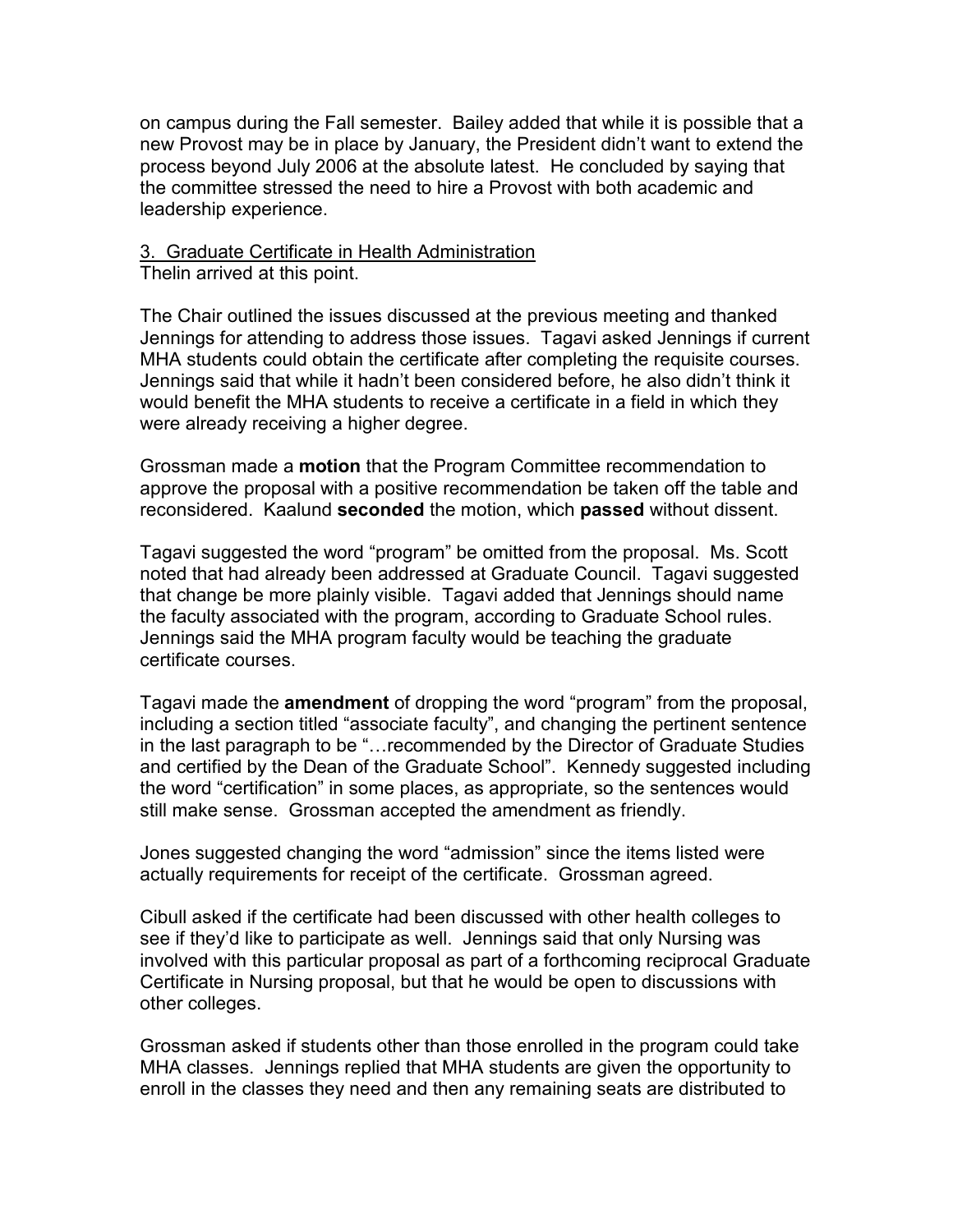wait-listed students. Grossman asked if those students who were external to the program could receive the certificate if they managed to get into the appropriate classes. Jennings replied that that possibility had not been addressed by the program faculty and suspected that eliminating the requirement of enrollment in the MSN program would significantly increase the number of students who requested admission to the classes in question.

Blackwell noted that there are several graduate certificates that are limited to enrolling specific cohorts of students. She said that while some limitations were imposed as part of enrollment management efforts, others were restricted by grant funding or due to allegiances with particular professional constituencies off campus. She added that some certificates begin very small and then produce revised proposals if they wish to expand later.

In response to a question posed by Cibull, Jennings said there were no licensures associated with the certificate.

Grossman offered the friendly amendment of striking requirement number 1, which required the students to be enrolled in the MSN program. Jennings said he could not agree to such an amendment without first consulting the program faculty. Grossman said he would not pursue the amendment but encouraged Jennings to consult the faculty about that possibility.

The **motion** on the floor from the Academic Programs Committee to approve the proposal and forward it to the Senate with a positive recommendation **passed** without dissent. The Chair thanked Jennings for attending and he departed.

#### 4. Master of Arts in Teaching World Languages

The Chair reported having contacted Dean Cibulka in the College of Education (COE) regarding the need to post the item centrally. When he received no reply he pressed the issue and Cibulka circulated the item for the college faculty's review. Ms. Scott reported that three e-mail responses had been received as a result, one of which suggested an additional course for inclusion as fulfilling the COE portion of the requirements. One was from a faculty member who said he'd prefer not to comment since it wasn't his area of expertise, but suggested it should go to the college's curriculum committee for a full hearing. The third was from a faculty member who thought the item should be circulated for a full ten days among the college faculty.

Thelin reiterated his position that the faculty of the COE should have been consulted, weren't consulted, and should be. He added that the certification portion of the program could not be disassociated from the COE under state law. He noted that while the new program originated in Arts and Sciences it impacted an existing program in the COE and, therefore, the faculty should have been consulted. Thelin recommended that the proposal be sent to the full COE faculty and go through normal channels toward approval. He expressed surprise that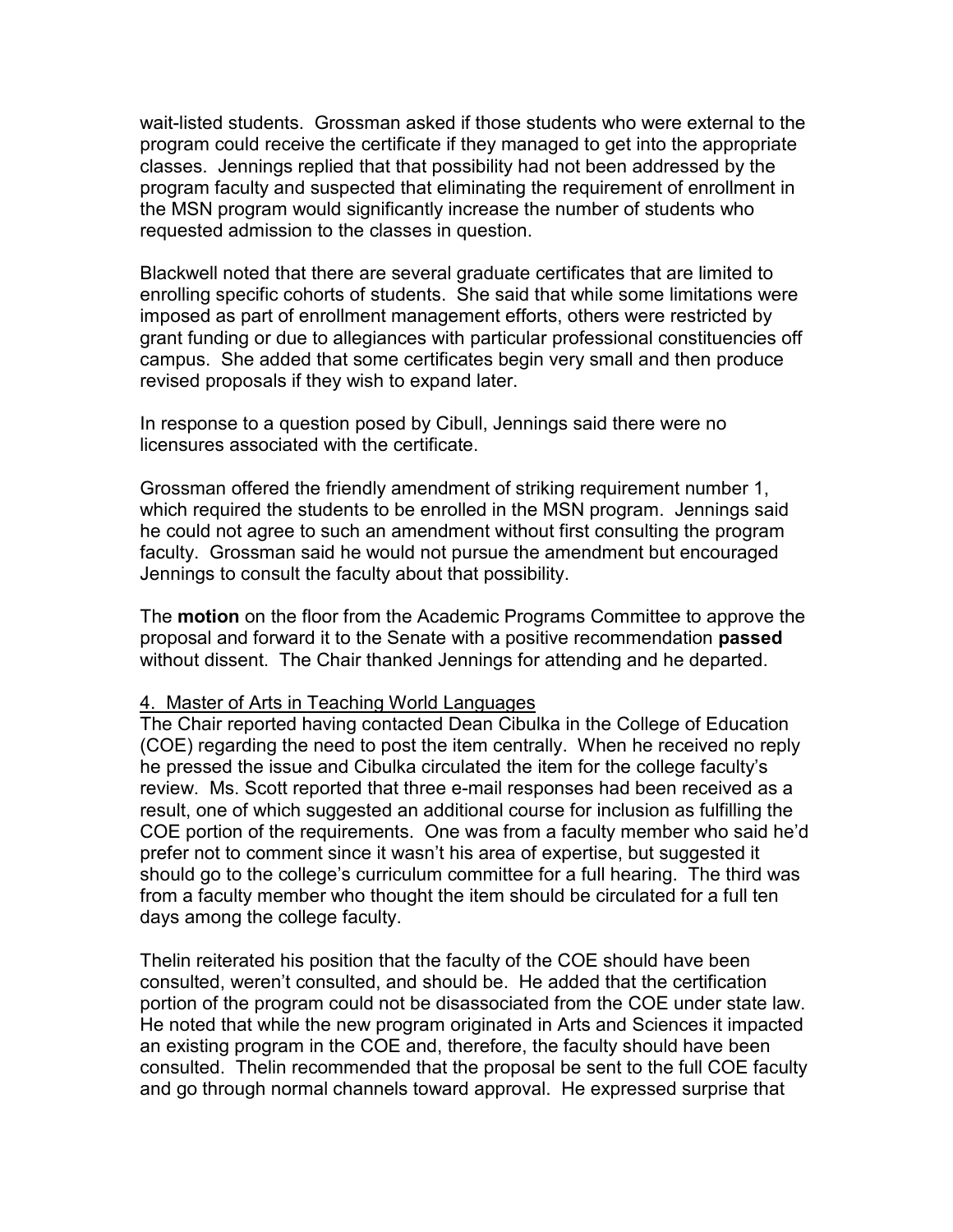the Senate Council would be willing to skip this important step in faculty governance. He asked that the COE curriculum committee and the college faculty be given the opportunity to fully comment. Tagavi asked if the COE faculty should be consulted as a courtesy or if Thelin thought they should actually approve the proposal. Thelin said that a curricular item with such potential for impact on the faculty should need to have the approval of that faculty.

Cibull asked when the program planned to begin admitting students. Blackwell replied students were waiting to be admitted for the upcoming 4-week session. Blackwell added, speaking as the former chair of German, that when the program was originally conceived there was a high degree of collaboration and consultation with the COE faculty associated with the MIC in Foreign Language program. She added that the MIC faculty had been instrumental in helping move the proposal through the state standards board, which has already approved the proposal. Blackwell noted that she assumed the proposal had moved beyond those faculty members to the COE committee that vets such proposals. Thelin reiterated that the proposal was never heard by the curriculum committee, which is why he raised his objection.

Blackwell said that while she was unsure of the internal policies of the COE, the proposal had been approved by Arts and Sciences and forwarded on through the channels. She regretted that a misunderstanding had occurred, but assured the Senate Council members that the perceived slight to the COE faculty was unintentional. She added that the foreign language component of the existing MIC program had not admitted new students for roughly four years and suspected that the COE faculty would send forth a proposal to eliminate that track, once there were no more students enrolled in the program. Thelin suggested that the proposal to eliminate the track should come forward simultaneously, or else the CPE may say the MATWL program is a duplicate program. Blackwell replied that the reason no students had been admitted to the MIC foreign language track was that there weren't faculty in the college to teach the required courses.

Cibull asked if the Senate Council could approve the proposal with the provision that the COE faculty be given time to review and approve the proposal before the next Senate meeting. Thelin said that to ask the faculty to act in that time frame would be discourteous and unreasonable.

Grossman noted that while the whole COE faculty was not consulted, the faculty most closely associated with the proposal from the college had been involved. He made a **motion** to reaffirm the Senate Council's previous approval and positive recommendation to the Senate, adding that whoever was responsible for vetting the proposal through the appropriate COE channels should receive a reprimand for not having done so. Kaalund **seconded** the motion.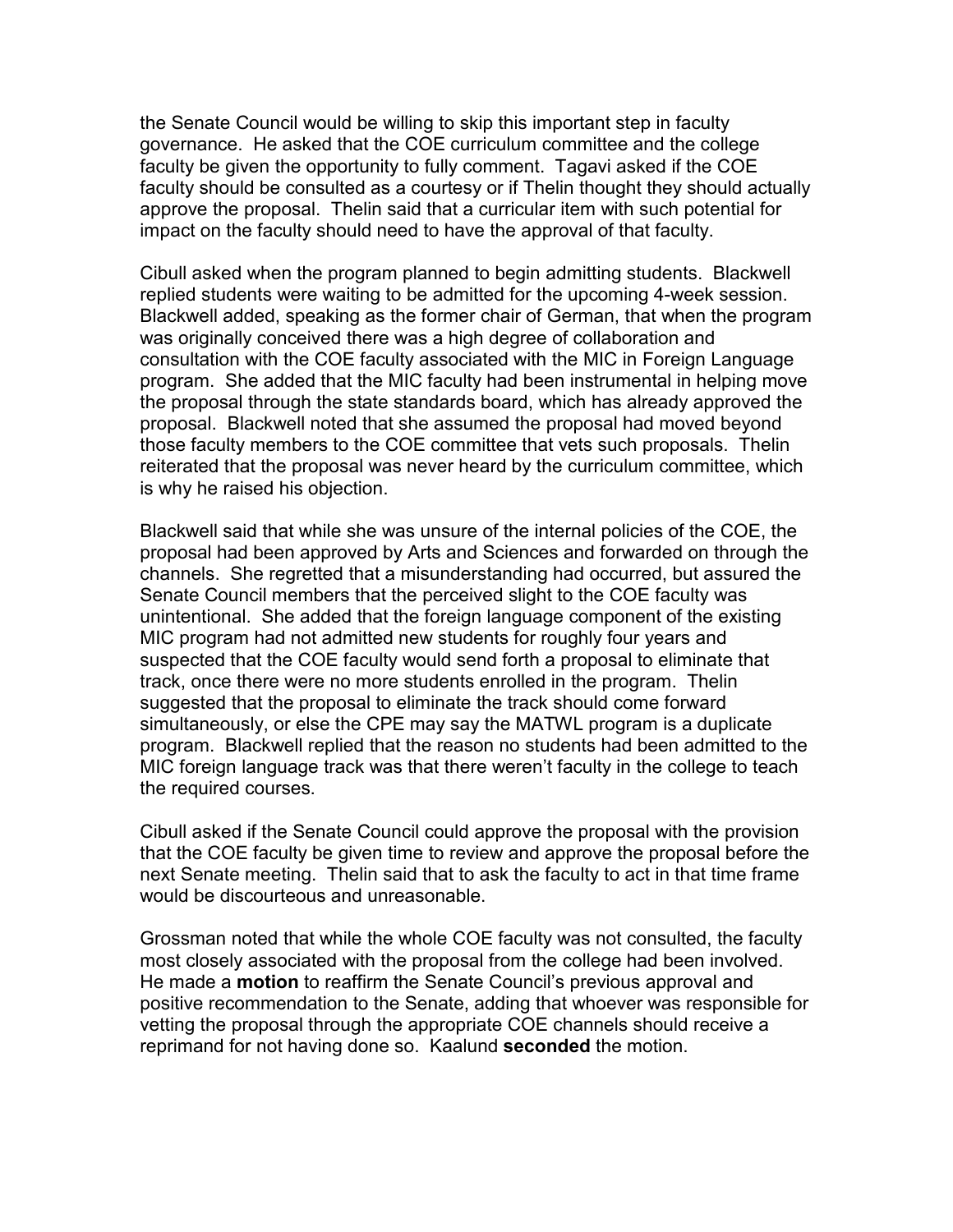Thelin noted that the proposal that goes to the Senate should include the friendly amendment from the first vote on the topic, adding that the list of courses that had been specified would be included as well. Ms. Scott offered assurance that the appropriate changes had already been incorporated.

Jones suggested this item should be given ample time for discussion at the Senate meeting. The Chair agreed.

Cibull asked Thelin if he would be more comfortable if the proposal went to the Senate with no recommendation in an effort to determine how important the issue was to Thelin. Thelin replied that the faculty governance of the involved unit was very important, but added that his objection had received a thorough vetting. The motion to reaffirm the Senate Council's previous action to approve and forward to the Senate with a positive recommendation **passed** with one Senate Council member opposed (Thelin).

## 5. Academic Organization and Structure recommendations

PhD and MS in Mining Engineering name change: Bailey introduced the item and conveyed the rationale from the proposal. He noted that the proposal was missing a routing sheet, but relayed the committee's wish that the proposal be approved with the caveat that the routing sheet be produced before the Senate meeting.

Grossman suggested that Geology be consulted for an opinion, since the word "minerals" is part of the new degree title. Bailey said he had already contacted Frank Ettensohn, who will consult with the department faculty and reply by Wednesday. The **motion** on the floor from the committee to approve and send to the Senate with a positive recommendation **passed** without dissent. It will appear on the Senate agenda for the May 9 meeting, assuming receipt of the routing sheet.

Department of Family Practice and Community Medicine: Bailey said the proposal requested a name change to Department of Family and Community Medicine to make the name more consistent with comparable departments while also drawing more attention to the scholarly activity of the department faculty. He added that the proposal was very complete, included a routing sheet, and received the full recommendation of the committee. The **motion** on the floor from the committee to approve and send to the Senate with a positive recommendation **passed** without dissent.

Center for Women's Health: Bailey outlined the Center's request to change its name to the Center for Advancement of Women's Health. He said that while the routing sheet was initially missing, the committee was still inclined to view the proposal favorably. He added that Crawford had been hard at work to pull materials together for the routing sheet and that the committee was satisfied with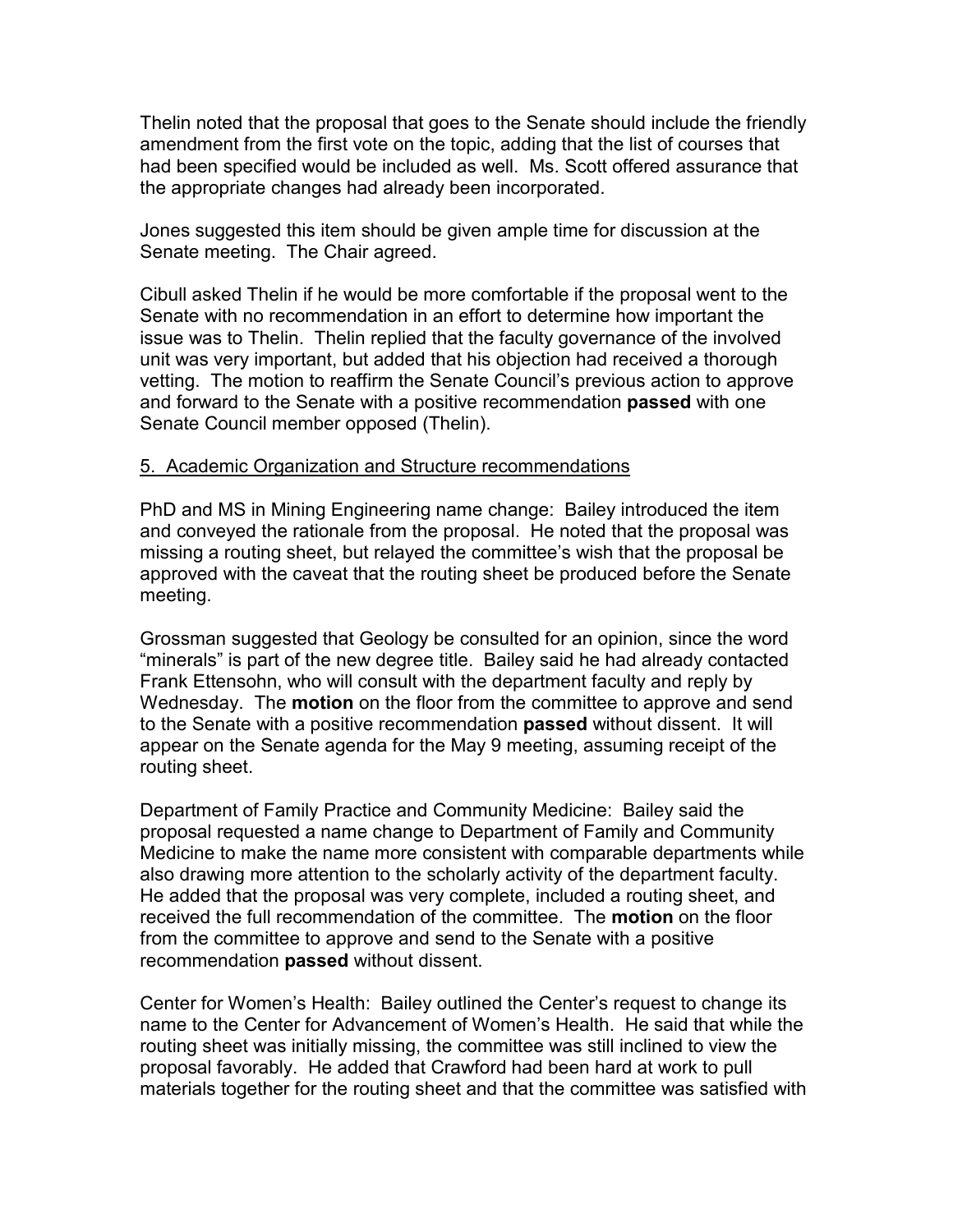the results. Bailey said the other part of the proposal was the change in the reporting structure, in which the Center would report to the Dean of the College of Medicine. He concluded by saying that the committee approved the latter too and recommended approval of the proposal.

Duke asked if the change in reporting structure had been discussed among the other health colleges besides the College of Medicine. Crawford replied that she had e-mailed the other deans, having received replies from most of them, but knew that they were aware of the change and were generally supportive. She suggested that the other colleges were eager to ensure that they will continue to have relationships with the Center, and that the future and how those relationships will continue will be the topic of an upcoming deans' meeting. Crawford said the discussion at the meeting will focus on the Center's broad interest in working with anybody who would like to participate in the Center's activities. The **motion** on the floor from the committee to approve and send to the Senate with a positive recommendation **passed** without dissent.

BHS in Health Administration: Bailey said the proposed name change to BHS in Clinical Leadership Management more accurately reflected the scope of the program's offerings. He added that Gary Hanson had been contacted regarding the similarity in name to the Community Leadership Development program. Hanson is contacting the department faculty and will respond within the week, but Bailey suggested there wasn't any indication that the name change would prove controversial.

Tagavi asked if a new feasibility statement would be required to reactivate the program. Ms. Scott replied she had investigated and a new statement was not required since it was never formally removed from CPE's registry.

In response to a question from Cibull regarding the nature of the program offerings, Gonzalez explained that the bachelors program would serve as a sort of intermediary stepping stone between those students who had received an associate and were working in labs as certified lab technicians and who wanted to climb a particular career ladder in a lab environment. She also suggested that students who graduate from the bachelor's program might seek admission to the MPH or MHA programs, or could elect to seek a Masters in Clinical Laboratory Science. The **motion** on the floor from the committee to approve and send to the Senate with a positive recommendation **passed** without dissent.

Bailey noted the need for better communication with the colleges and programs regarding what sort of information should be included in the routing sheet in addition to making it clearer earlier in the process that the sheet should be included. He added that the people with whom he interacts are always quite willing to provide information, but are often confused about the process.

### 6. Curricular Items for approval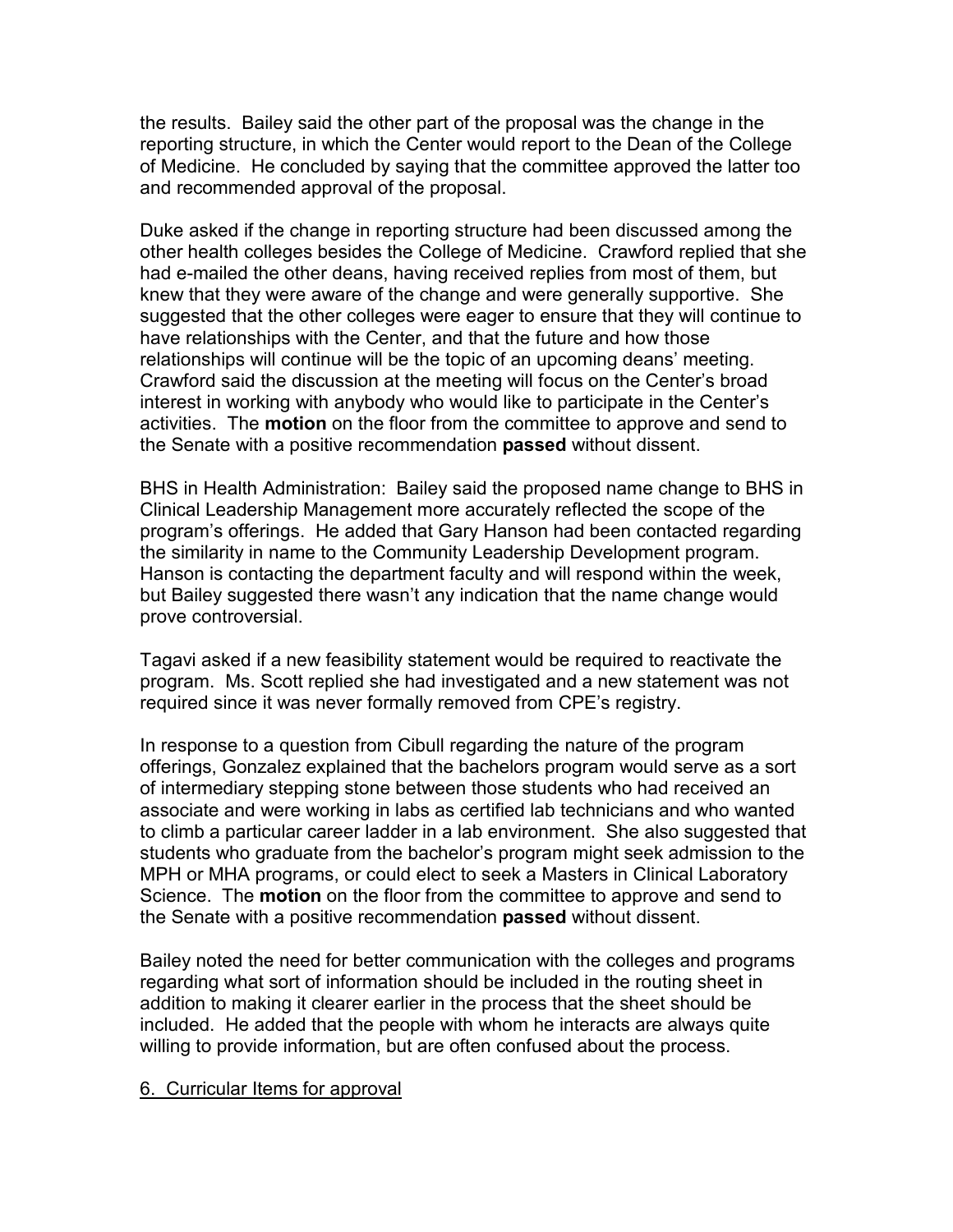The Chair noted that some items had been received too late to be circulated via the web site and were included on the agenda instead.

BHS in Clinical Leadership and Management: Cibull asked for a clarification of how the program offerings differed from those of the Martin School. Ms. Scott noted that the primary difference was undergraduate versus graduate instruction. Gonzalez added that there may be some similarity in the topics that were covered but that the content and emphasis of the courses were different. She said that students in the bachelor's program were required to work in a clinical setting for a year and would study topics such as human resources, budget, finance and quality assurance in a lab setting.

Bailey noted that instead of BHS in Health Administration the current name should be listed as Health Services Management. Ms. Scott replied that Health Administration was the degree title on record with the CPE, which is why it was being used in the name change proposal. Gonzalez added that when the department of Health Services Management was removed from the College of Health Sciences and moved to the College of Public Health the College of Health Sciences retained the undergraduate degree as part of that arrangement since the College of Public Health intended to focus on graduate education. Blackwell added that during that transition the Martin School had not been opposed to the undergraduate program remaining in the College of Health Sciences.

Grossman made a **motion** to approve the reactivation and program changes and to the forward to the Senate with a positive recommendation. Bailey **seconded** the motion, which **passed** without dissent.

Cibull made a **motion** to approve the associated courses, with a **second** from Grossman. The Chair noted that the course description for CLM 405 was the same as the course description for CSC 605. Tagavi said that a 400-level and 600-level course should not have the same course description. Schulman offered to submit a revised course description for CLM 405. The Chair noted that such a change would require another review of the course by Undergraduate Council.

After further discussion Thelin suggested including the phrase "…as appropriate for an upper division undergraduate course" to distinguish the undergraduate level course from the graduate course. Schulman agreed to that solution. Tagavi said that even if such a change is made the new and correct course description should be brought forward as soon as possible to address the problem.

There being no further discussion a vote was taken. The **motion** to approve and forward the courses to the Senate with a positive recommendation **passed** without dissent.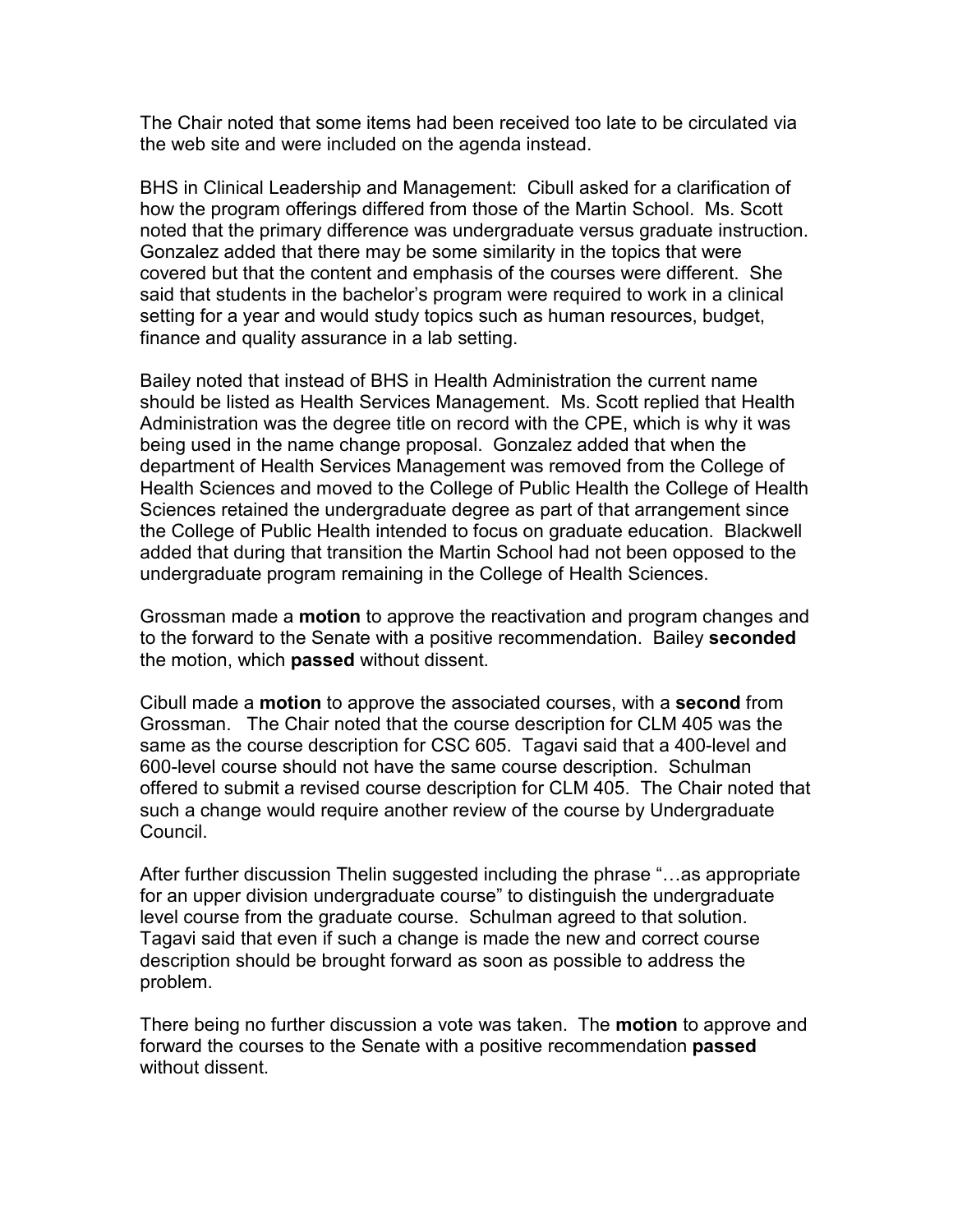7. Proposed change to Senate Rules from the ad hoc ACMC Review Committee Dembo provided a brief overview of the proposed rules, noting that what was intended was a more concrete compilation of the committee's recommendations. He added that he had attempted to divide the rule into a similar structure as the rules pertaining to the Graduate and Undergraduate Councils.

Grossman offered the editorial change of changing the word "insure" to "ensure" throughout the document. Tagavi noted that the word "are" should be changed to "is" under section 1.3.4.1.B.

Dembo asked the Senate Council to consider the section on limitation of authority. Tagavi suggested eliminating A and C but keeping B. Jones spoke in favor of eliminating C as well. Kaalund proposed an **amendment** to eliminate A and C. Grossman **seconded** the amendment.

Blackwell agreed that the proposed rules changes reflected the spirit of the proposal that had been produced by the ad hoc committee. She expressed support for the motion, though, noting that items over which there was any jurisdictional debate should come forward to the Senate Council.

The amendment to strike A and C **passed** without dissent.

Cibull suggested that examples of the types of items approved solely by the HCCC be provided in more detail. Blackwell suggested "these courses are principally those at the 800 and 900-levels that address requirements toward a professional degree". Dembo agreed.

Tagavi suggested that when the HCCC members' terms began should be part of the rule. Dembo said that the terms currently begin September 1 and suggested leaving that "as is" but stating it specifically. Tagavi suggested including the date under section 1.4.4.3. Dembo agreed.

Tagavi also suggested changing the wording to solve the problem of how many HCCC members constituted a quorum. He and Jones suggested changing the language to reflect the need for six elected voting members. Dembo agreed.

Cibull made a **motion** to approve the proposed changes to Senate Rules as amended, and to forward to the Senate with a positive recommendation. Kaalund **seconded** the motion, which **passed** without dissent.

Jones asked when the change would be effective, in light of the change in leadership that would occur if the changed rules were approved. Blackwell suggested that July 1 may be a convenient date for the change. Tagavi made a **motion** that, if approved by the Senate, the proposed changes will be effective July 1, 2005. Duke **seconded** the motion, which **passed** without dissent.